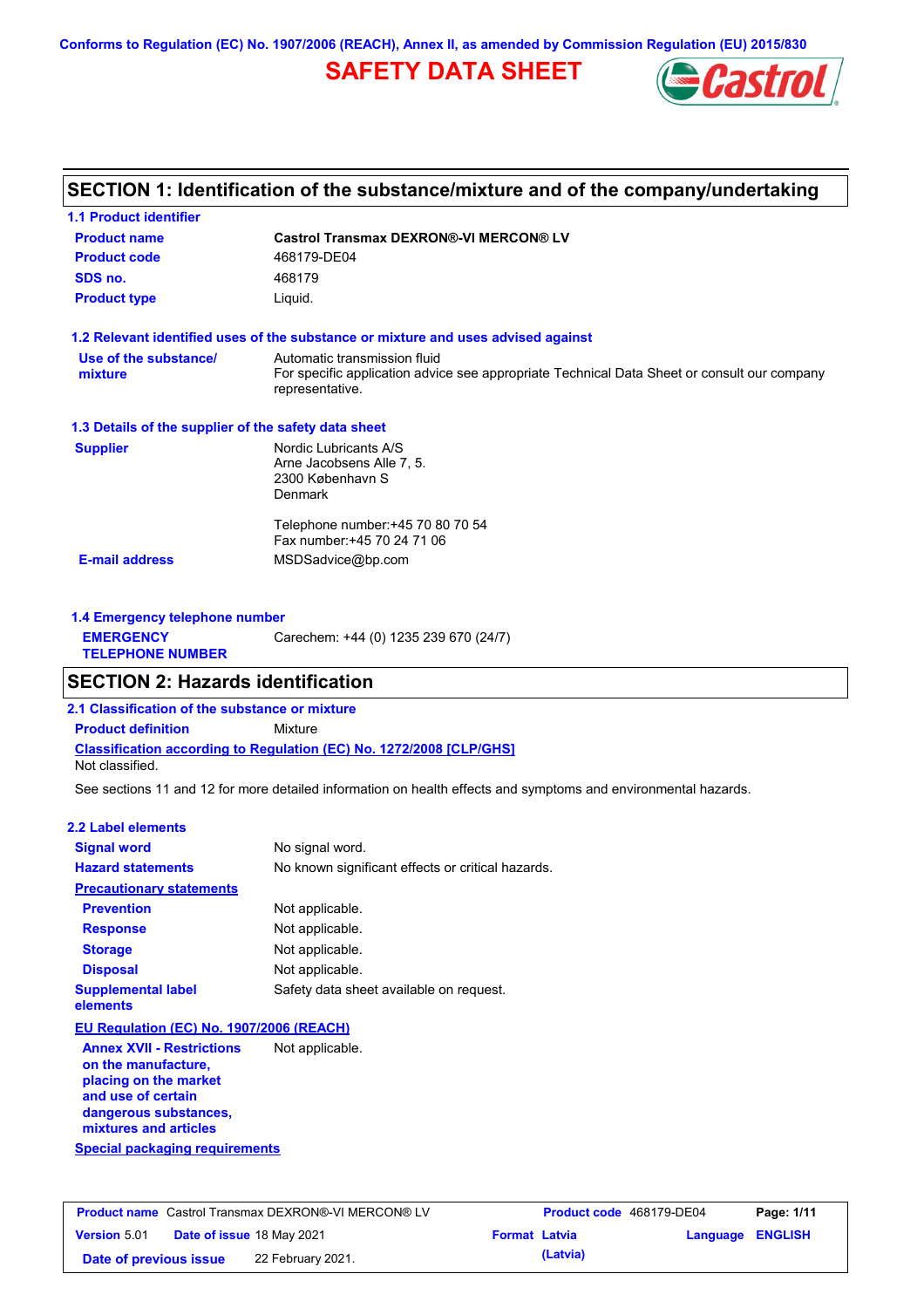## **SECTION 2: Hazards identification**

| <b>Containers to be fitted</b><br>with child-resistant<br>fastenings | Not applicable.                                                                                               |
|----------------------------------------------------------------------|---------------------------------------------------------------------------------------------------------------|
| <b>Tactile warning of danger</b>                                     | Not applicable.                                                                                               |
| 2.3 Other hazards                                                    |                                                                                                               |
| <b>Results of PBT and vPvB</b><br>assessment                         | Product does not meet the criteria for PBT or vPvB according to Regulation (EC) No. 1907/2006.<br>Annex XIII. |
| <b>Product meets the criteria</b>                                    | This mixture does not contain any substances that are assessed to be a PBT or a vPvB.                         |

**for PBT or vPvB according to Regulation (EC) No. 1907/2006, Annex XIII**

### **SECTION 3: Composition/information on ingredients**

**Mixture** 

### **3.2 Mixtures**

**Product definition**

Highly refined base oil (IP 346 DMSO extract < 3%). Proprietary performance additives.

| <b>Identifiers</b>                                                                   | $\frac{9}{6}$                          | <b>Regulation (EC) No.</b><br>1272/2008 [CLP]                                                       | <b>Type</b> |
|--------------------------------------------------------------------------------------|----------------------------------------|-----------------------------------------------------------------------------------------------------|-------------|
| EC: 265-157-1<br>CAS: 64742-54-7<br>Index: 649-467-00-8                              |                                        | Not classified.                                                                                     | $[2]$       |
| REACH #: 01-2119487077-29<br>EC: 265-158-7<br>CAS: 64742-55-8<br>Index: 649-468-00-3 | ≥25 - ≤50                              | Asp. Tox. 1, H304                                                                                   | [1] [2]     |
| CAS: 176487-46-0                                                                     | $\leq$ 3                               | Eye Irrit. 2, H319                                                                                  | $[1]$       |
| EC: 276-737-9<br>CAS: 72623-86-0<br>Index: 649-482-00-X                              |                                        | Asp. Tox. 1, H304                                                                                   | [1] [2]     |
| EC: 295-099-2<br>CAS: 91783-21-0                                                     | ≤3                                     | Aquatic Chronic 4, H413                                                                             | $[1]$       |
| EC: 265-158-7<br>CAS: 64742-55-8<br>Index: 649-468-00-3                              |                                        | Not classified.                                                                                     | $[2]$       |
|                                                                                      | 2,5-Pyrrolidinedione, 3-C18-24-alkenyl | REACH #: 01-2119484627-25 ≥50 - ≤75<br>REACH #: 01-2119474878-16 ≤3<br>REACH #: 01-2119487077-29 ≤3 |             |

**See Section 16 for the full text of the H statements declared above.**

### **Type**

[1] Substance classified with a health or environmental hazard

[2] Substance with a workplace exposure limit

[3] Substance meets the criteria for PBT according to Regulation (EC) No. 1907/2006, Annex XIII

[4] Substance meets the criteria for vPvB according to Regulation (EC) No. 1907/2006, Annex XIII

[5] Substance of equivalent concern

[6] Additional disclosure due to company policy

Occupational exposure limits, if available, are listed in Section 8.

|                        | <b>Product name</b> Castrol Transmax DEXRON®-VI MERCON® LV |                      | <b>Product code</b> 468179-DE04 |                         | Page: 2/11 |
|------------------------|------------------------------------------------------------|----------------------|---------------------------------|-------------------------|------------|
| <b>Version</b> 5.01    | Date of issue 18 May 2021                                  | <b>Format Latvia</b> |                                 | <b>Language ENGLISH</b> |            |
| Date of previous issue | 22 February 2021.                                          |                      | (Latvia)                        |                         |            |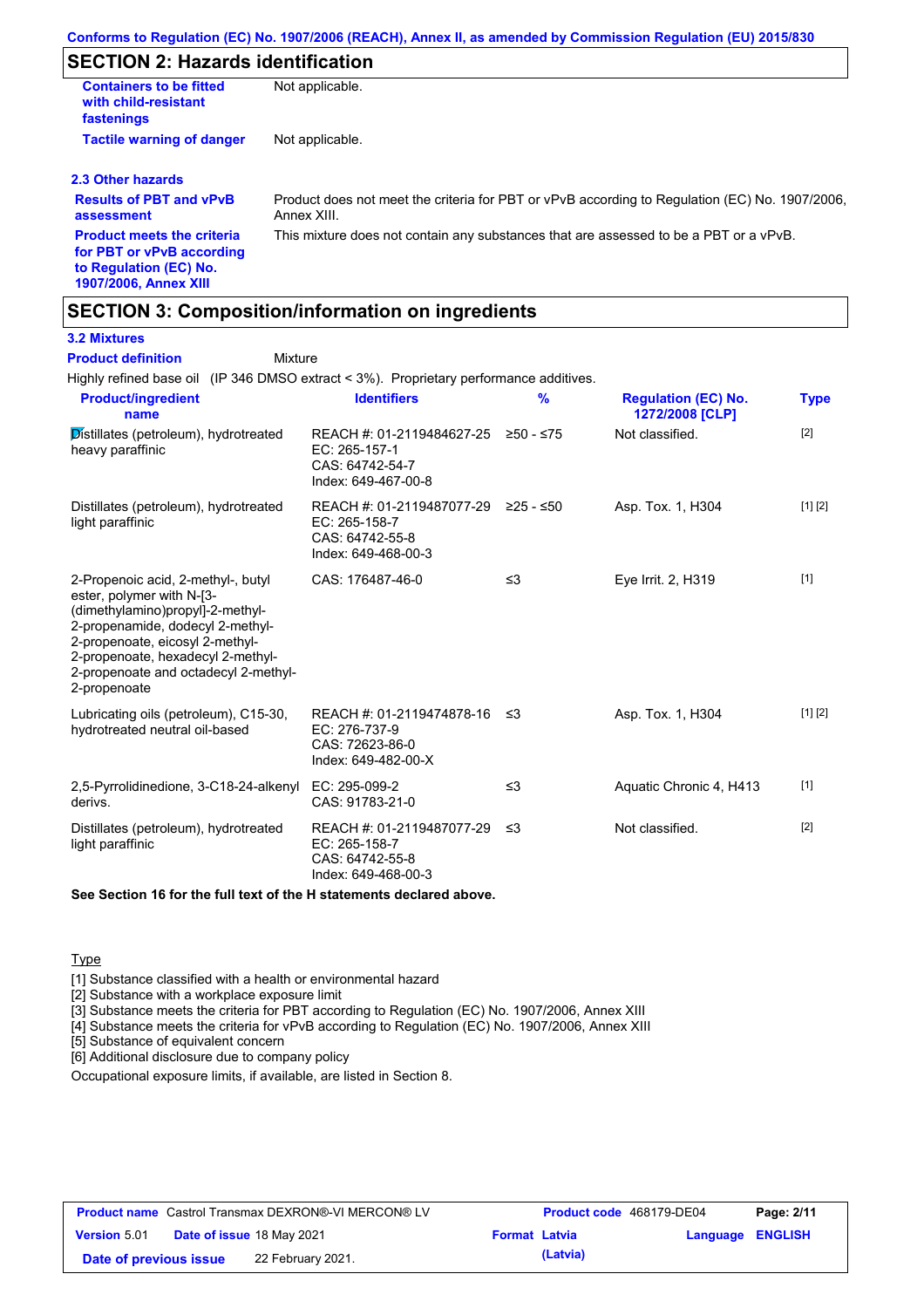## **SECTION 4: First aid measures**

| <b>4.1 Description of first aid measures</b> |                                                                                                                                                                                                                                                                |
|----------------------------------------------|----------------------------------------------------------------------------------------------------------------------------------------------------------------------------------------------------------------------------------------------------------------|
| <b>Eye contact</b>                           | In case of contact, immediately flush eyes with plenty of water for at least 15 minutes. Eyelids<br>should be held away from the eyeball to ensure thorough rinsing. Check for and remove any<br>contact lenses. Get medical attention if irritation develops. |
| <b>Skin contact</b>                          | Flush contaminated skin with plenty of water. Remove contaminated clothing and shoes.<br>Wash clothing before reuse. Clean shoes thoroughly before reuse. Get medical attention if<br>irritation develops.                                                     |
| <b>Inhalation</b>                            | If inhaled, remove to fresh air. In case of inhalation of decomposition products in a fire,<br>symptoms may be delayed. The exposed person may need to be kept under medical<br>surveillance for 48 hours. Get medical attention if symptoms occur.            |
| <b>Ingestion</b>                             | Do not induce vomiting unless directed to do so by medical personnel. Get medical attention if<br>symptoms occur.                                                                                                                                              |
| <b>Protection of first-aiders</b>            | No action shall be taken involving any personal risk or without suitable training.                                                                                                                                                                             |

### **4.2 Most important symptoms and effects, both acute and delayed**

See Section 11 for more detailed information on health effects and symptoms.

| <b>Potential acute health effects</b> |                                                                                                                     |
|---------------------------------------|---------------------------------------------------------------------------------------------------------------------|
| <b>Inhalation</b>                     | Exposure to decomposition products may cause a health hazard. Serious effects may be<br>delayed following exposure. |
| <b>Ingestion</b>                      | No known significant effects or critical hazards.                                                                   |
| <b>Skin contact</b>                   | No known significant effects or critical hazards.                                                                   |
| Eye contact                           | No known significant effects or critical hazards.                                                                   |
|                                       | Delayed and immediate effects as well as chronic effects from short and long-term exposure                          |
| <b>Inhalation</b>                     | Overexposure to the inhalation of airborne droplets or aerosols may cause irritation of the<br>respiratory tract.   |
| <b>Ingestion</b>                      | Ingestion of large quantities may cause nausea and diarrhoea.                                                       |
| <b>Skin contact</b>                   | Prolonged or repeated contact can defat the skin and lead to irritation and/or dermatitis.                          |
| Eye contact                           | Potential risk of transient stinging or redness if accidental eye contact occurs.                                   |
|                                       |                                                                                                                     |

#### **4.3 Indication of any immediate medical attention and special treatment needed**

**Notes to physician** Treatment should in general be symptomatic and directed to relieving any effects. In case of inhalation of decomposition products in a fire, symptoms may be delayed. The exposed person may need to be kept under medical surveillance for 48 hours.

# **SECTION 5: Firefighting measures**

| 5.1 Extinguishing media                                   |                                                                                                                                                                                                                                                                                                                                                                   |
|-----------------------------------------------------------|-------------------------------------------------------------------------------------------------------------------------------------------------------------------------------------------------------------------------------------------------------------------------------------------------------------------------------------------------------------------|
| <b>Suitable extinguishing</b><br>media                    | In case of fire, use foam, dry chemical or carbon dioxide extinguisher or spray.                                                                                                                                                                                                                                                                                  |
| <b>Unsuitable extinguishing</b><br>media                  | Do not use water jet. The use of a water jet may cause the fire to spread by splashing the<br>burning product.                                                                                                                                                                                                                                                    |
| 5.2 Special hazards arising from the substance or mixture |                                                                                                                                                                                                                                                                                                                                                                   |
| <b>Hazards from the</b><br>substance or mixture           | In a fire or if heated, a pressure increase will occur and the container may burst.                                                                                                                                                                                                                                                                               |
| <b>Hazardous combustion</b><br>products                   | Combustion products may include the following:<br>carbon oxides (CO, CO <sub>2</sub> ) (carbon monoxide, carbon dioxide)<br>nitrogen oxides (NO, $NO2$ etc.)                                                                                                                                                                                                      |
| 5.3 Advice for firefighters                               |                                                                                                                                                                                                                                                                                                                                                                   |
| <b>Special precautions for</b><br>fire-fighters           | No action shall be taken involving any personal risk or without suitable training. Promptly<br>isolate the scene by removing all persons from the vicinity of the incident if there is a fire.                                                                                                                                                                    |
| <b>Special protective</b><br>equipment for fire-fighters  | Fire-fighters should wear appropriate protective equipment and self-contained breathing<br>apparatus (SCBA) with a full face-piece operated in positive pressure mode. Clothing for fire-<br>fighters (including helmets, protective boots and gloves) conforming to European standard EN<br>469 will provide a basic level of protection for chemical incidents. |

| <b>Product name</b> Castrol Transmax DEXRON®-VI MERCON® LV |                                  | <b>Product code</b> 468179-DE04 |                      | Page: 3/11 |                  |  |
|------------------------------------------------------------|----------------------------------|---------------------------------|----------------------|------------|------------------|--|
| <b>Version 5.01</b>                                        | <b>Date of issue 18 May 2021</b> |                                 | <b>Format Latvia</b> |            | Language ENGLISH |  |
| Date of previous issue                                     |                                  | 22 February 2021.               |                      | (Latvia)   |                  |  |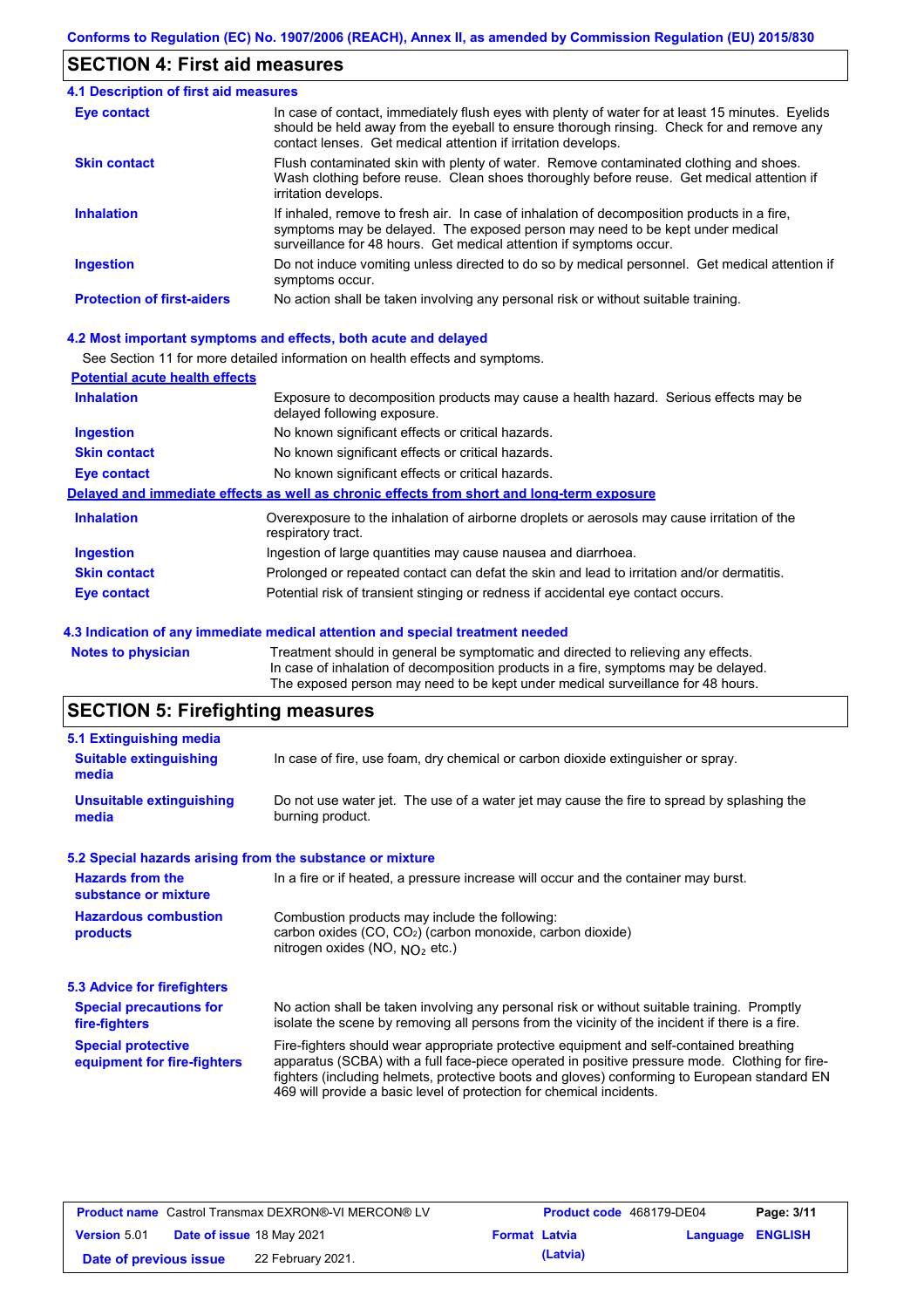## **SECTION 6: Accidental release measures**

|                                                          | 6.1 Personal precautions, protective equipment and emergency procedures                                                                                                                                                                                                                                                                                                                        |
|----------------------------------------------------------|------------------------------------------------------------------------------------------------------------------------------------------------------------------------------------------------------------------------------------------------------------------------------------------------------------------------------------------------------------------------------------------------|
| For non-emergency<br>personnel                           | No action shall be taken involving any personal risk or without suitable training. Evacuate<br>surrounding areas. Keep unnecessary and unprotected personnel from entering. Do not touch<br>or walk through spilt material. Floors may be slippery; use care to avoid falling. Put on<br>appropriate personal protective equipment.                                                            |
| For emergency responders                                 | If specialised clothing is required to deal with the spillage, take note of any information in<br>Section 8 on suitable and unsuitable materials. See also the information in "For non-<br>emergency personnel".                                                                                                                                                                               |
| <b>6.2 Environmental</b><br>precautions                  | Avoid dispersal of spilt material and runoff and contact with soil, waterways, drains and sewers.<br>Inform the relevant authorities if the product has caused environmental pollution (sewers,<br>waterways, soil or air).                                                                                                                                                                    |
| 6.3 Methods and material for containment and cleaning up |                                                                                                                                                                                                                                                                                                                                                                                                |
| <b>Small spill</b>                                       | Stop leak if without risk. Move containers from spill area. Absorb with an inert material and<br>place in an appropriate waste disposal container. Dispose of via a licensed waste disposal<br>contractor.                                                                                                                                                                                     |
| <b>Large spill</b>                                       | Stop leak if without risk. Move containers from spill area. Prevent entry into sewers, water<br>courses, basements or confined areas. Contain and collect spillage with non-combustible,<br>absorbent material e.g. sand, earth, vermiculite or diatomaceous earth and place in container<br>for disposal according to local regulations. Dispose of via a licensed waste disposal contractor. |
| 6.4 Reference to other<br><b>sections</b>                | See Section 1 for emergency contact information.<br>See Section 5 for firefighting measures.<br>See Section 8 for information on appropriate personal protective equipment.<br>See Section 12 for environmental precautions.<br>See Section 13 for additional waste treatment information.                                                                                                     |

# **SECTION 7: Handling and storage**

| 7.1 Precautions for safe handling                                                    |                                                                                                                                                                                                                                                                                                                                                                                                                                                                                          |
|--------------------------------------------------------------------------------------|------------------------------------------------------------------------------------------------------------------------------------------------------------------------------------------------------------------------------------------------------------------------------------------------------------------------------------------------------------------------------------------------------------------------------------------------------------------------------------------|
| <b>Protective measures</b>                                                           | Put on appropriate personal protective equipment.                                                                                                                                                                                                                                                                                                                                                                                                                                        |
| <b>Advice on general</b><br>occupational hygiene                                     | Eating, drinking and smoking should be prohibited in areas where this material is handled,<br>stored and processed. Wash thoroughly after handling. Remove contaminated clothing and<br>protective equipment before entering eating areas. See also Section 8 for additional<br>information on hygiene measures.                                                                                                                                                                         |
| <b>7.2 Conditions for safe</b><br>storage, including any<br><i>incompatibilities</i> | Store in accordance with local requiations. Store in a dry, cool and well-ventilated area, away<br>from incompatible materials (see Section 10). Keep away from heat and direct sunlight. Keep<br>container tightly closed and sealed until ready for use. Containers that have been opened must<br>be carefully resealed and kept upright to prevent leakage. Store and use only in equipment/<br>containers designed for use with this product. Do not store in unlabelled containers. |
| 7.3 Specific end use(s)                                                              |                                                                                                                                                                                                                                                                                                                                                                                                                                                                                          |

**Recommendations**

See section 1.2 and Exposure scenarios in annex, if applicable.

### **SECTION 8: Exposure controls/personal protection**

### **8.1 Control parameters**

| <b>Occupational exposure limits</b>                                     |                                                                                                                                                                                                                                                      |
|-------------------------------------------------------------------------|------------------------------------------------------------------------------------------------------------------------------------------------------------------------------------------------------------------------------------------------------|
| <b>Product/ingredient name</b>                                          | <b>Exposure limit values</b>                                                                                                                                                                                                                         |
| Distillates (petroleum), hydrotreated heavy paraffinic                  | Ministers Cabinet Regulations Nr.325 - AER (Latvia).<br>TWA: 5 mg/m <sup>3</sup> 8 hours. Issued/Revised: 5/2007                                                                                                                                     |
| Distillates (petroleum), hydrotreated light paraffinic                  | Ministers Cabinet Regulations Nr.325 - AER (Latvia).<br>TWA: 5 mg/m <sup>3</sup> 8 hours. Issued/Revised: 5/2007                                                                                                                                     |
| Lubricating oils (petroleum), C15-30, hydrotreated<br>neutral oil-based | Ministers Cabinet Regulations Nr.325 - AER (Latvia).                                                                                                                                                                                                 |
|                                                                         | TWA: 5 mg/m <sup>3</sup> 8 hours. Issued/Revised: 5/2007                                                                                                                                                                                             |
| Distillates (petroleum), hydrotreated light paraffinic                  | Ministers Cabinet Regulations Nr.325 - AER (Latvia).<br>TWA: 5 mg/m <sup>3</sup> 8 hours. Issued/Revised: 5/2007                                                                                                                                     |
| quidance only.                                                          | Whilst specific OELs for certain components may be shown in this section, other components may be present in any mist,<br>vapour or dust produced. Therefore, the specific OELs may not be applicable to the product as a whole and are provided for |

|                        | <b>Product name</b> Castrol Transmax DEXRON®-VI MERCON® LV |                      | <b>Product code</b> 468179-DE04 |                         | Page: 4/11 |
|------------------------|------------------------------------------------------------|----------------------|---------------------------------|-------------------------|------------|
| <b>Version 5.01</b>    | <b>Date of issue 18 May 2021</b>                           | <b>Format Latvia</b> |                                 | <b>Language ENGLISH</b> |            |
| Date of previous issue | 22 February 2021.                                          |                      | (Latvia)                        |                         |            |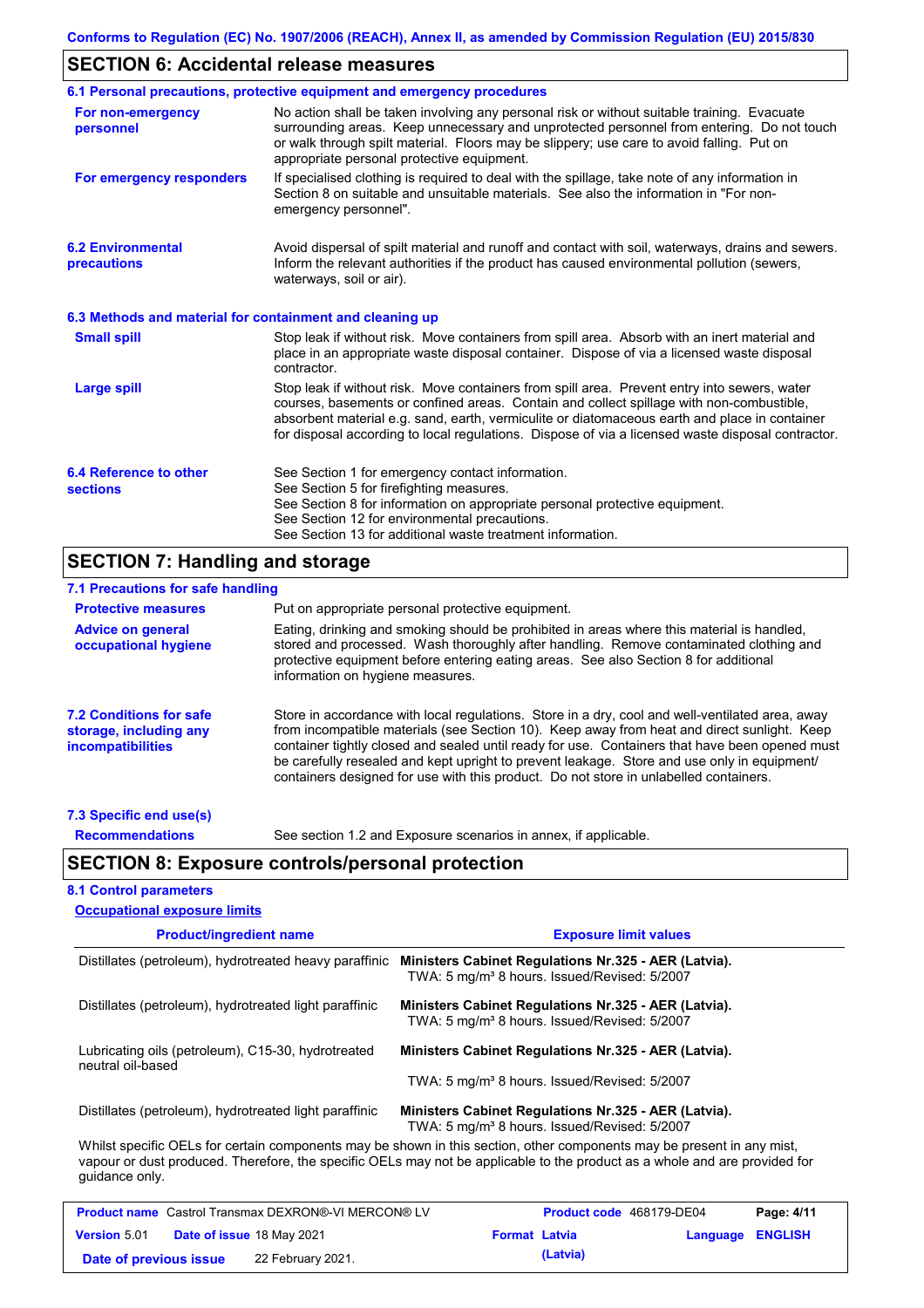# **SECTION 8: Exposure controls/personal protection**

| <b>Recommended monitoring</b><br>procedures                    | If this product contains ingredients with exposure limits, personal, workplace atmosphere or<br>biological monitoring may be required to determine the effectiveness of the ventilation or other<br>control measures and/or the necessity to use respiratory protective equipment. Reference<br>should be made to monitoring standards, such as the following: European Standard EN 689<br>(Workplace atmospheres - Guidance for the assessment of exposure by inhalation to chemical<br>agents for comparison with limit values and measurement strategy) European Standard EN<br>14042 (Workplace atmospheres - Guide for the application and use of procedures for the<br>assessment of exposure to chemical and biological agents) European Standard EN 482<br>(Workplace atmospheres - General requirements for the performance of procedures for the<br>measurement of chemical agents) Reference to national guidance documents for methods for<br>the determination of hazardous substances will also be required. |                                                                                                                                                                                                                                                                                                                                                                               |                                                                                                                                                                                                                                                                                                                                                                                                                                                                                                         |
|----------------------------------------------------------------|----------------------------------------------------------------------------------------------------------------------------------------------------------------------------------------------------------------------------------------------------------------------------------------------------------------------------------------------------------------------------------------------------------------------------------------------------------------------------------------------------------------------------------------------------------------------------------------------------------------------------------------------------------------------------------------------------------------------------------------------------------------------------------------------------------------------------------------------------------------------------------------------------------------------------------------------------------------------------------------------------------------------------|-------------------------------------------------------------------------------------------------------------------------------------------------------------------------------------------------------------------------------------------------------------------------------------------------------------------------------------------------------------------------------|---------------------------------------------------------------------------------------------------------------------------------------------------------------------------------------------------------------------------------------------------------------------------------------------------------------------------------------------------------------------------------------------------------------------------------------------------------------------------------------------------------|
| <b>Derived No Effect Level</b><br>No DNELs/DMELs available.    |                                                                                                                                                                                                                                                                                                                                                                                                                                                                                                                                                                                                                                                                                                                                                                                                                                                                                                                                                                                                                            |                                                                                                                                                                                                                                                                                                                                                                               |                                                                                                                                                                                                                                                                                                                                                                                                                                                                                                         |
| <b>Predicted No Effect Concentration</b><br>No PNECs available |                                                                                                                                                                                                                                                                                                                                                                                                                                                                                                                                                                                                                                                                                                                                                                                                                                                                                                                                                                                                                            |                                                                                                                                                                                                                                                                                                                                                                               |                                                                                                                                                                                                                                                                                                                                                                                                                                                                                                         |
| <b>8.2 Exposure controls</b>                                   |                                                                                                                                                                                                                                                                                                                                                                                                                                                                                                                                                                                                                                                                                                                                                                                                                                                                                                                                                                                                                            |                                                                                                                                                                                                                                                                                                                                                                               |                                                                                                                                                                                                                                                                                                                                                                                                                                                                                                         |
| <b>Appropriate engineering</b><br><b>controls</b>              | All activities involving chemicals should be assessed for their risks to health, to ensure<br>kept in good condition and properly maintained.                                                                                                                                                                                                                                                                                                                                                                                                                                                                                                                                                                                                                                                                                                                                                                                                                                                                              | Provide exhaust ventilation or other engineering controls to keep the relevant airborne<br>concentrations below their respective occupational exposure limits.<br>The final choice of protective equipment will depend upon a risk assessment. It is important to<br>ensure that all items of personal protective equipment are compatible.                                   | exposures are adequately controlled. Personal protective equipment should only be considered<br>after other forms of control measures (e.g. engineering controls) have been suitably evaluated.<br>Personal protective equipment should conform to appropriate standards, be suitable for use, be<br>Your supplier of personal protective equipment should be consulted for advice on selection and<br>appropriate standards. For further information contact your national organisation for standards. |
| <b>Individual protection measures</b>                          |                                                                                                                                                                                                                                                                                                                                                                                                                                                                                                                                                                                                                                                                                                                                                                                                                                                                                                                                                                                                                            |                                                                                                                                                                                                                                                                                                                                                                               |                                                                                                                                                                                                                                                                                                                                                                                                                                                                                                         |
| <b>Hygiene measures</b>                                        | Wash hands, forearms and face thoroughly after handling chemical products, before eating,                                                                                                                                                                                                                                                                                                                                                                                                                                                                                                                                                                                                                                                                                                                                                                                                                                                                                                                                  | smoking and using the lavatory and at the end of the working period. Ensure that eyewash<br>stations and safety showers are close to the workstation location.                                                                                                                                                                                                                |                                                                                                                                                                                                                                                                                                                                                                                                                                                                                                         |
| <b>Respiratory protection</b>                                  | therefore be chosen in consultation with the supplier/manufacturer and with a full assessment<br>of the working conditions.                                                                                                                                                                                                                                                                                                                                                                                                                                                                                                                                                                                                                                                                                                                                                                                                                                                                                                | In case of insufficient ventilation, wear suitable respiratory equipment.<br>The correct choice of respiratory protection depends upon the chemicals being handled, the<br>conditions of work and use, and the condition of the respiratory equipment. Safety procedures<br>should be developed for each intended application. Respiratory protection equipment should        |                                                                                                                                                                                                                                                                                                                                                                                                                                                                                                         |
| <b>Eye/face protection</b>                                     | Safety glasses with side shields.                                                                                                                                                                                                                                                                                                                                                                                                                                                                                                                                                                                                                                                                                                                                                                                                                                                                                                                                                                                          |                                                                                                                                                                                                                                                                                                                                                                               |                                                                                                                                                                                                                                                                                                                                                                                                                                                                                                         |
| <b>Skin protection</b>                                         |                                                                                                                                                                                                                                                                                                                                                                                                                                                                                                                                                                                                                                                                                                                                                                                                                                                                                                                                                                                                                            |                                                                                                                                                                                                                                                                                                                                                                               |                                                                                                                                                                                                                                                                                                                                                                                                                                                                                                         |
| <b>Hand protection</b>                                         | <b>General Information:</b>                                                                                                                                                                                                                                                                                                                                                                                                                                                                                                                                                                                                                                                                                                                                                                                                                                                                                                                                                                                                |                                                                                                                                                                                                                                                                                                                                                                               |                                                                                                                                                                                                                                                                                                                                                                                                                                                                                                         |
|                                                                |                                                                                                                                                                                                                                                                                                                                                                                                                                                                                                                                                                                                                                                                                                                                                                                                                                                                                                                                                                                                                            | Because specific work environments and material handling practices vary, safety procedures<br>should be developed for each intended application. The correct choice of protective gloves<br>depends upon the chemicals being handled, and the conditions of work and use. Most gloves<br>best chemically resistant gloves will break down after repeated chemical exposures). | provide protection for only a limited time before they must be discarded and replaced (even the<br>Gloves should be chosen in consultation with the supplier / manufacturer and taking account of                                                                                                                                                                                                                                                                                                       |
|                                                                | a full assessment of the working conditions.                                                                                                                                                                                                                                                                                                                                                                                                                                                                                                                                                                                                                                                                                                                                                                                                                                                                                                                                                                               |                                                                                                                                                                                                                                                                                                                                                                               |                                                                                                                                                                                                                                                                                                                                                                                                                                                                                                         |
|                                                                | Recommended: Nitrile gloves.<br><b>Breakthrough time:</b>                                                                                                                                                                                                                                                                                                                                                                                                                                                                                                                                                                                                                                                                                                                                                                                                                                                                                                                                                                  |                                                                                                                                                                                                                                                                                                                                                                               |                                                                                                                                                                                                                                                                                                                                                                                                                                                                                                         |
|                                                                | technical information on breakthrough times for the recommended glove type.                                                                                                                                                                                                                                                                                                                                                                                                                                                                                                                                                                                                                                                                                                                                                                                                                                                                                                                                                | and represent how long a glove can be expected to provide effective permeation resistance. It<br>is important when following breakthrough time recommendations that actual workplace<br>conditions are taken into account. Always consult with your glove supplier for up-to-date<br>Our recommendations on the selection of gloves are as follows:                           | Breakthrough time data are generated by glove manufacturers under laboratory test conditions                                                                                                                                                                                                                                                                                                                                                                                                            |
|                                                                | Continuous contact:                                                                                                                                                                                                                                                                                                                                                                                                                                                                                                                                                                                                                                                                                                                                                                                                                                                                                                                                                                                                        |                                                                                                                                                                                                                                                                                                                                                                               |                                                                                                                                                                                                                                                                                                                                                                                                                                                                                                         |
|                                                                | can be obtained.                                                                                                                                                                                                                                                                                                                                                                                                                                                                                                                                                                                                                                                                                                                                                                                                                                                                                                                                                                                                           | Gloves with a minimum breakthrough time of 240 minutes, or >480 minutes if suitable gloves<br>If suitable gloves are not available to offer that level of protection, gloves with shorter<br>breakthrough times may be acceptable as long as appropriate glove maintenance and                                                                                                |                                                                                                                                                                                                                                                                                                                                                                                                                                                                                                         |
| <b>Product name</b> Castrol Transmax DEXRON®-VI MERCON® LV     |                                                                                                                                                                                                                                                                                                                                                                                                                                                                                                                                                                                                                                                                                                                                                                                                                                                                                                                                                                                                                            | Product code 468179-DE04                                                                                                                                                                                                                                                                                                                                                      | Page: 5/11                                                                                                                                                                                                                                                                                                                                                                                                                                                                                              |
| Version 5.01<br>Date of issue 18 May 2021                      |                                                                                                                                                                                                                                                                                                                                                                                                                                                                                                                                                                                                                                                                                                                                                                                                                                                                                                                                                                                                                            | <b>Format Latvia</b>                                                                                                                                                                                                                                                                                                                                                          | Language ENGLISH                                                                                                                                                                                                                                                                                                                                                                                                                                                                                        |
| Date of previous issue                                         | 22 February 2021.                                                                                                                                                                                                                                                                                                                                                                                                                                                                                                                                                                                                                                                                                                                                                                                                                                                                                                                                                                                                          | (Latvia)                                                                                                                                                                                                                                                                                                                                                                      |                                                                                                                                                                                                                                                                                                                                                                                                                                                                                                         |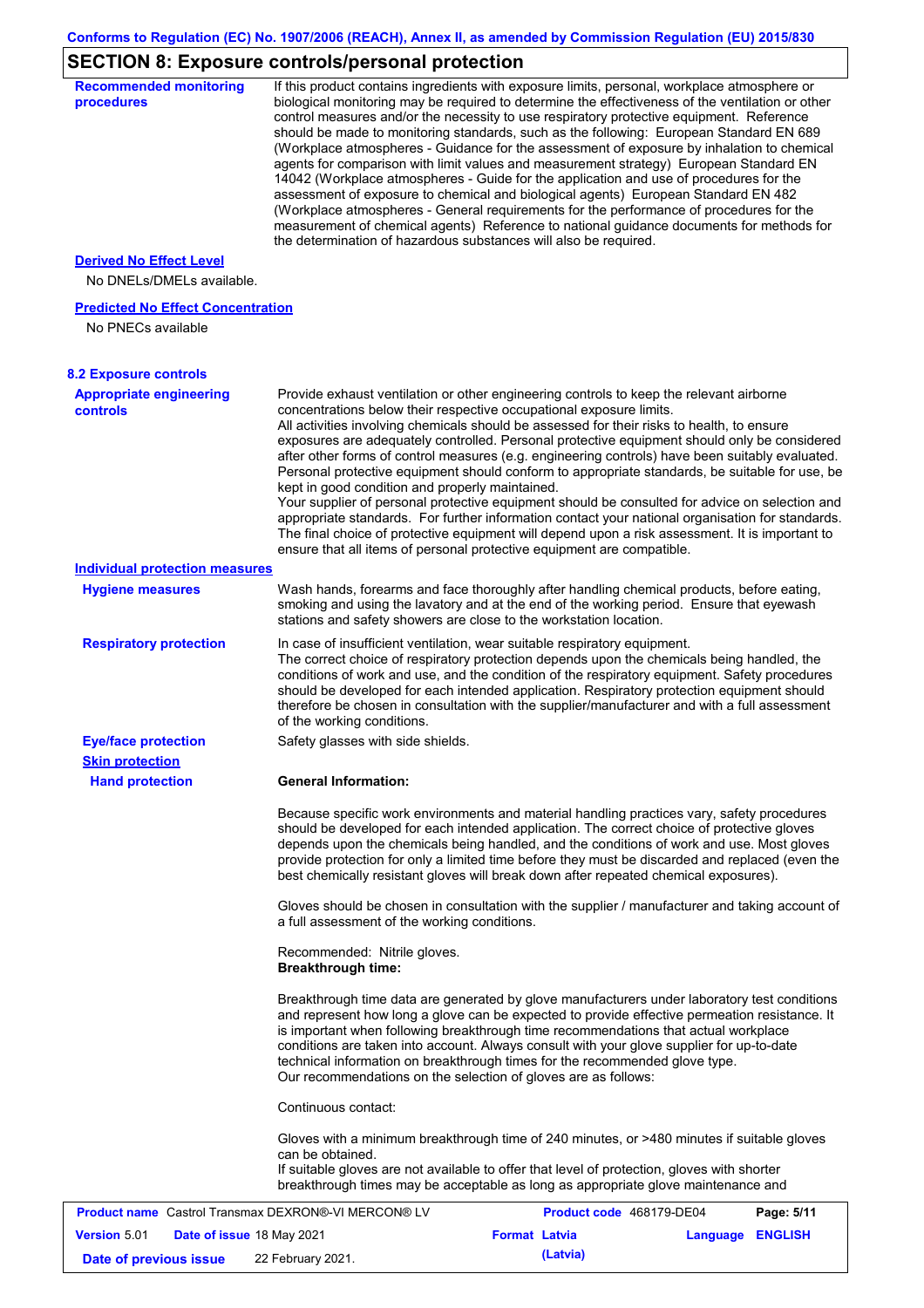# **SECTION 8: Exposure controls/personal protection**

replacement regimes are determined and adhered to.

Short-term / splash protection:

|                                           | Recommended breakthrough times as above.<br>It is recognised that for short-term, transient exposures, gloves with shorter breakthrough times<br>may commonly be used. Therefore, appropriate maintenance and replacement regimes must<br>be determined and rigorously followed.                                                                                                                                                                                                                                                                                                                                                                                                      |
|-------------------------------------------|---------------------------------------------------------------------------------------------------------------------------------------------------------------------------------------------------------------------------------------------------------------------------------------------------------------------------------------------------------------------------------------------------------------------------------------------------------------------------------------------------------------------------------------------------------------------------------------------------------------------------------------------------------------------------------------|
|                                           | <b>Glove Thickness:</b>                                                                                                                                                                                                                                                                                                                                                                                                                                                                                                                                                                                                                                                               |
|                                           | For general applications, we recommend gloves with a thickness typically greater than 0.35 mm.                                                                                                                                                                                                                                                                                                                                                                                                                                                                                                                                                                                        |
|                                           | It should be emphasised that glove thickness is not necessarily a good predictor of glove<br>resistance to a specific chemical, as the permeation efficiency of the glove will be dependent<br>on the exact composition of the glove material. Therefore, glove selection should also be based<br>on consideration of the task requirements and knowledge of breakthrough times.<br>Glove thickness may also vary depending on the glove manufacturer, the glove type and the<br>glove model. Therefore, the manufacturers' technical data should always be taken into account<br>to ensure selection of the most appropriate glove for the task.                                     |
|                                           | Note: Depending on the activity being conducted, gloves of varying thickness may be required<br>for specific tasks. For example:                                                                                                                                                                                                                                                                                                                                                                                                                                                                                                                                                      |
|                                           | • Thinner gloves (down to 0.1 mm or less) may be required where a high degree of manual<br>dexterity is needed. However, these gloves are only likely to give short duration protection and<br>would normally be just for single use applications, then disposed of.                                                                                                                                                                                                                                                                                                                                                                                                                  |
|                                           | • Thicker gloves (up to 3 mm or more) may be required where there is a mechanical (as well<br>as a chemical) risk i.e. where there is abrasion or puncture potential.                                                                                                                                                                                                                                                                                                                                                                                                                                                                                                                 |
| <b>Skin and body</b>                      | Use of protective clothing is good industrial practice.<br>Personal protective equipment for the body should be selected based on the task being<br>performed and the risks involved and should be approved by a specialist before handling this<br>product.<br>Cotton or polyester/cotton overalls will only provide protection against light superficial<br>contamination that will not soak through to the skin. Overalls should be laundered on a regular<br>basis. When the risk of skin exposure is high (e.g. when cleaning up spillages or if there is a<br>risk of splashing) then chemical resistant aprons and/or impervious chemical suits and boots<br>will be required. |
| <b>Refer to standards:</b>                | Respiratory protection: EN 529<br>Gloves: EN 420, EN 374<br>Eye protection: EN 166<br>Filtering half-mask: EN 149<br>Filtering half-mask with valve: EN 405<br>Half-mask: EN 140 plus filter<br>Full-face mask: EN 136 plus filter<br>Particulate filters: EN 143<br>Gas/combined filters: EN 14387                                                                                                                                                                                                                                                                                                                                                                                   |
| <b>Environmental exposure</b><br>controls | Emissions from ventilation or work process equipment should be checked to ensure they<br>comply with the requirements of environmental protection legislation. In some cases, fume<br>scrubbers, filters or engineering modifications to the process equipment will be necessary to<br>reduce emissions to acceptable levels.                                                                                                                                                                                                                                                                                                                                                         |
|                                           | <b>SECTION 9: Physical and chemical properties</b>                                                                                                                                                                                                                                                                                                                                                                                                                                                                                                                                                                                                                                    |

| <b>Appearance</b>                                          |                 |                      |                          |          |                |
|------------------------------------------------------------|-----------------|----------------------|--------------------------|----------|----------------|
| <b>Physical state</b>                                      | Liquid.         |                      |                          |          |                |
| <b>Colour</b>                                              | Red.            |                      |                          |          |                |
| <b>Odour</b>                                               | Not available.  |                      |                          |          |                |
| <b>Odour threshold</b>                                     | Not available.  |                      |                          |          |                |
| pH                                                         | Not applicable. |                      |                          |          |                |
| <b>Melting point/freezing point</b>                        | Not available.  |                      |                          |          |                |
| Initial boiling point and boiling<br>range                 | Not available.  |                      |                          |          |                |
| <b>Pour point</b>                                          | $-51 °C$        |                      |                          |          |                |
| <b>Product name</b> Castrol Transmax DEXRON®-VI MERCON® LV |                 |                      | Product code 468179-DE04 |          | Page: 6/11     |
| <b>Version 5.01</b><br>Date of issue 18 May 2021           |                 | <b>Format Latvia</b> |                          | Language | <b>ENGLISH</b> |
| 22 February 2021.<br>Date of previous issue                |                 |                      | (Latvia)                 |          |                |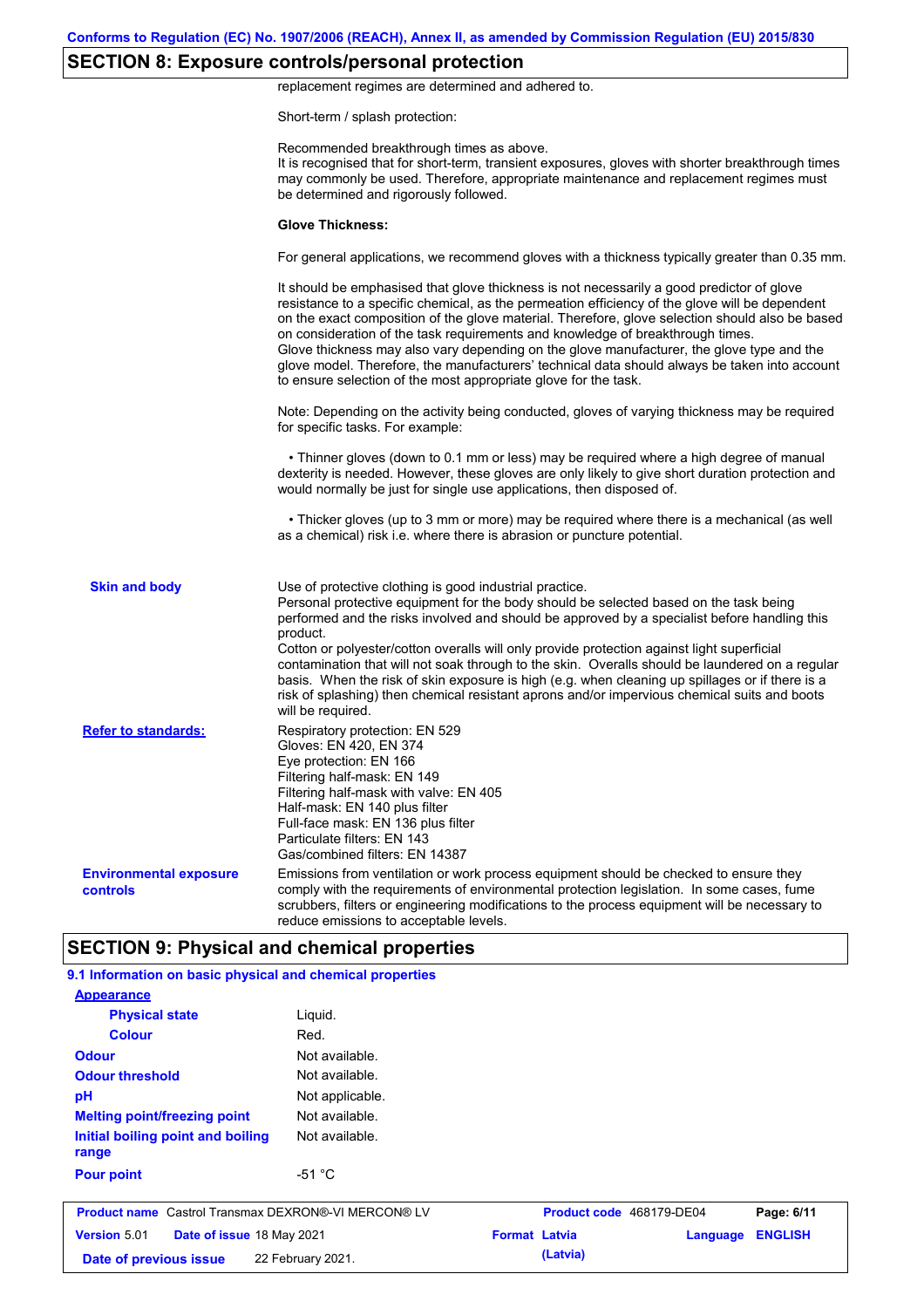# **SECTION 9: Physical and chemical properties**

| <b>Flash point</b>                                     | Open cup: >180°C (>356°F) [Cleveland.]                                                                                                    |
|--------------------------------------------------------|-------------------------------------------------------------------------------------------------------------------------------------------|
| <b>Evaporation rate</b>                                | Not available.                                                                                                                            |
| <b>Flammability (solid, gas)</b>                       | Not available.                                                                                                                            |
| <b>Upper/lower flammability or</b><br>explosive limits | Not available.                                                                                                                            |
| <b>Vapour pressure</b>                                 | Not available.                                                                                                                            |
| <b>Vapour density</b>                                  | Not available.                                                                                                                            |
| <b>Relative density</b>                                | Not available.                                                                                                                            |
| <b>Density</b>                                         | $<$ 1000 kg/m <sup>3</sup> (<1 g/cm <sup>3</sup> ) at 15 <sup>°</sup> C                                                                   |
| <b>Solubility(ies)</b>                                 | insoluble in water.                                                                                                                       |
| <b>Partition coefficient: n-octanol/</b><br>water      | Not available.                                                                                                                            |
| <b>Auto-ignition temperature</b>                       | Not available.                                                                                                                            |
| <b>Decomposition temperature</b>                       | Not available.                                                                                                                            |
| <b>Viscosity</b>                                       | Kinematic: 29.48 mm <sup>2</sup> /s (29.48 cSt) at 40 $^{\circ}$ C<br>Kinematic: 5.916 mm <sup>2</sup> /s (5.916 cSt) at 100 $^{\circ}$ C |
| <b>Explosive properties</b>                            | Not available.                                                                                                                            |
| <b>Oxidising properties</b>                            | Not available.                                                                                                                            |

### **9.2 Other information**

No additional information.

| <b>SECTION 10: Stability and reactivity</b>       |                                                                                                                                                                         |  |  |  |
|---------------------------------------------------|-------------------------------------------------------------------------------------------------------------------------------------------------------------------------|--|--|--|
| <b>10.1 Reactivity</b>                            | No specific test data available for this product. Refer to Conditions to avoid and Incompatible<br>materials for additional information.                                |  |  |  |
| <b>10.2 Chemical stability</b>                    | The product is stable.                                                                                                                                                  |  |  |  |
| <b>10.3 Possibility of</b><br>hazardous reactions | Under normal conditions of storage and use, hazardous reactions will not occur.<br>Under normal conditions of storage and use, hazardous polymerisation will not occur. |  |  |  |
| <b>10.4 Conditions to avoid</b>                   | Avoid all possible sources of ignition (spark or flame).                                                                                                                |  |  |  |
| 10.5 Incompatible materials                       | No specific data.                                                                                                                                                       |  |  |  |
| <b>10.6 Hazardous</b><br>decomposition products   | Under normal conditions of storage and use, hazardous decomposition products should not be<br>produced.                                                                 |  |  |  |

# **SECTION 11: Toxicological information**

| 11.1 Information on toxicological effects          |                                                                                                                             |
|----------------------------------------------------|-----------------------------------------------------------------------------------------------------------------------------|
| <b>Acute toxicity estimates</b>                    |                                                                                                                             |
| Not available.                                     |                                                                                                                             |
| <b>Information on likely</b><br>routes of exposure | Routes of entry anticipated: Dermal, Inhalation.                                                                            |
| <b>Potential acute health effects</b>              |                                                                                                                             |
| <b>Inhalation</b>                                  | Exposure to decomposition products may cause a health hazard. Serious effects may be<br>delayed following exposure.         |
| <b>Ingestion</b>                                   | No known significant effects or critical hazards.                                                                           |
| <b>Skin contact</b>                                | No known significant effects or critical hazards.                                                                           |
| Eye contact                                        | No known significant effects or critical hazards.                                                                           |
|                                                    | <b>Symptoms related to the physical, chemical and toxicological characteristics</b>                                         |
| <b>Inhalation</b>                                  | May be harmful by inhalation if exposure to vapour, mists or fumes resulting from thermal<br>decomposition products occurs. |
| <b>Ingestion</b>                                   | No specific data.                                                                                                           |
| <b>Skin contact</b>                                | No specific data.                                                                                                           |
| Eye contact                                        | No specific data.                                                                                                           |
|                                                    | Delayed and immediate effects as well as chronic effects from short and long-term exposure                                  |
|                                                    |                                                                                                                             |
|                                                    |                                                                                                                             |

|                        | <b>Product name</b> Castrol Transmax DEXRON®-VI MERCON® LV |                      | Product code 468179-DE04 |                  | Page: 7/11 |
|------------------------|------------------------------------------------------------|----------------------|--------------------------|------------------|------------|
| <b>Version 5.01</b>    | <b>Date of issue 18 May 2021</b>                           | <b>Format Latvia</b> |                          | Language ENGLISH |            |
| Date of previous issue | 22 February 2021.                                          |                      | (Latvia)                 |                  |            |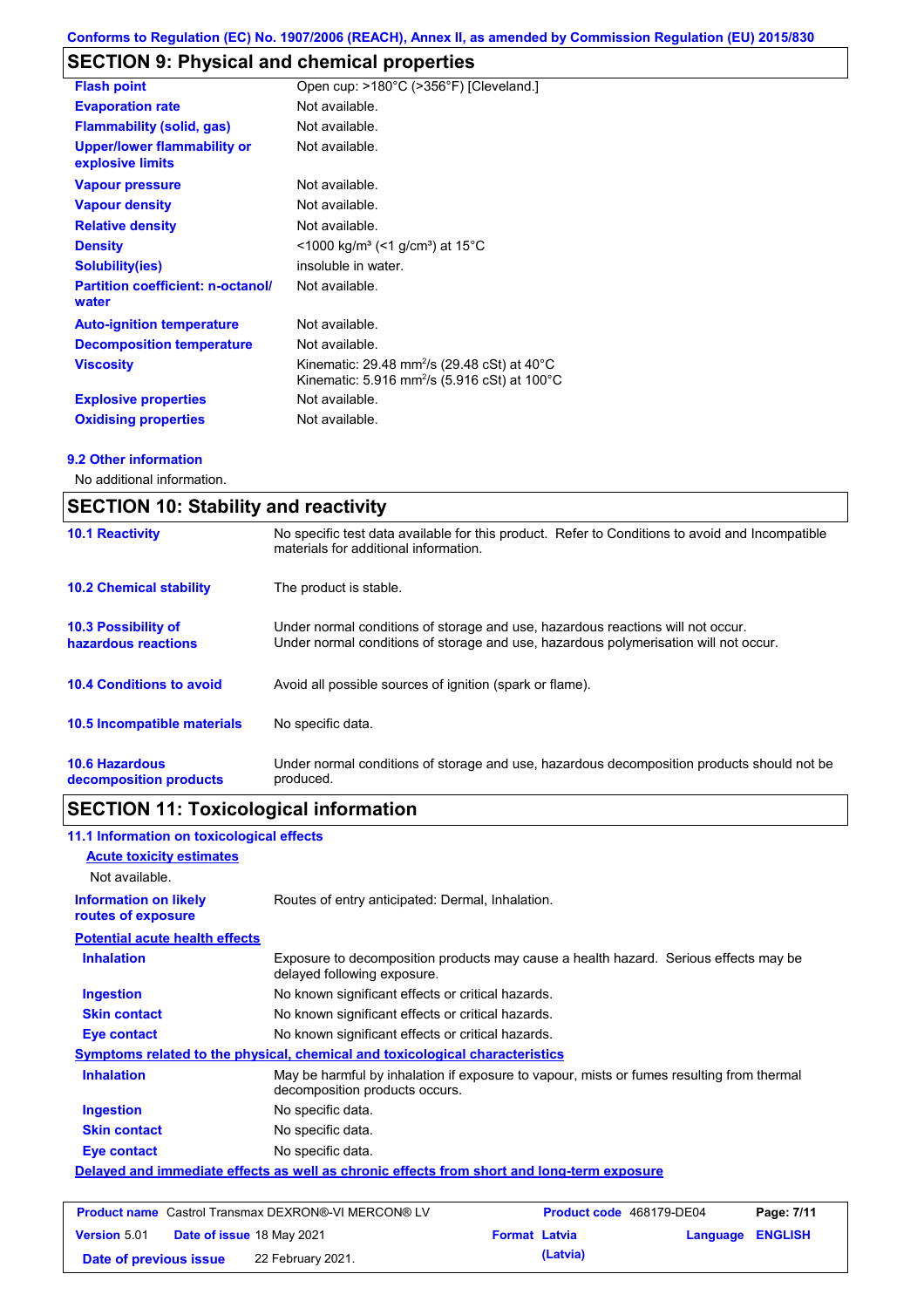# **SECTION 11: Toxicological information**

| <b>Inhalation</b>                       | Overexposure to the inhalation of airborne droplets or aerosols may cause irritation of the<br>respiratory tract. |
|-----------------------------------------|-------------------------------------------------------------------------------------------------------------------|
| <b>Ingestion</b>                        | Ingestion of large quantities may cause nausea and diarrhoea.                                                     |
| <b>Skin contact</b>                     | Prolonged or repeated contact can defat the skin and lead to irritation and/or dermatitis.                        |
| <b>Eye contact</b>                      | Potential risk of transient stinging or redness if accidental eye contact occurs.                                 |
| <b>Potential chronic health effects</b> |                                                                                                                   |
| <b>General</b>                          | No known significant effects or critical hazards.                                                                 |
| <b>Carcinogenicity</b>                  | No known significant effects or critical hazards.                                                                 |
| <b>Mutagenicity</b>                     | No known significant effects or critical hazards.                                                                 |
| <b>Developmental effects</b>            | No known significant effects or critical hazards.                                                                 |
| <b>Fertility effects</b>                | No known significant effects or critical hazards.                                                                 |

# **SECTION 12: Ecological information**

```
12.1 Toxicity
```
**Environmental hazards** Not classified as dangerous

Based on data available for this or related materials. Product not classified for environmental effects.

### **12.2 Persistence and degradability**

Expected to be biodegradable.

### **12.3 Bioaccumulative potential**

This product is not expected to bioaccumulate through food chains in the environment.

| <b>12.4 Mobility in soil</b>                                  |                                                                      |
|---------------------------------------------------------------|----------------------------------------------------------------------|
| <b>Soil/water partition</b><br>coefficient (K <sub>oc</sub> ) | Not available.                                                       |
| <b>Mobility</b>                                               | Spillages may penetrate the soil causing ground water contamination. |

#### **12.5 Results of PBT and vPvB assessment**

Product does not meet the criteria for PBT or vPvB according to Regulation (EC) No. 1907/2006, Annex XIII.

| Spills may form a film on water surfaces causing physical damage to organisms. Oxygen<br><b>Other ecological information</b><br>transfer could also be impaired. | 12.6 Other adverse effects |  |
|------------------------------------------------------------------------------------------------------------------------------------------------------------------|----------------------------|--|
|                                                                                                                                                                  |                            |  |

# **SECTION 13: Disposal considerations**

| <b>13.1 Waste treatment methods</b> |                                                                                                                                                                      |
|-------------------------------------|----------------------------------------------------------------------------------------------------------------------------------------------------------------------|
| <b>Product</b>                      |                                                                                                                                                                      |
| <b>Methods of disposal</b>          | Where possible, arrange for product to be recycled. Dispose of via an authorised person/<br>licensed waste disposal contractor in accordance with local regulations. |
| <b>Hazardous waste</b>              | Yes.                                                                                                                                                                 |
| Fourniers prests established (FINAN |                                                                                                                                                                      |

### **European waste catalogue (EWC)**

| Waste code | <b>Waste designation</b>                                        |
|------------|-----------------------------------------------------------------|
| 13 02 05*  | mineral-based non-chlorinated engine, gear and lubricating oils |

However, deviation from the intended use and/or the presence of any potential contaminants may require an alternative waste disposal code to be assigned by the end user.

| <b>Packaging</b>           |                                                                                                                                                                                                                                         |
|----------------------------|-----------------------------------------------------------------------------------------------------------------------------------------------------------------------------------------------------------------------------------------|
| <b>Methods of disposal</b> | Where possible, arrange for product to be recycled. Dispose of via an authorised person/<br>licensed waste disposal contractor in accordance with local regulations.                                                                    |
| <b>Special precautions</b> | This material and its container must be disposed of in a safe way. Empty containers or liners<br>may retain some product residues. Avoid dispersal of spilt material and runoff and contact with<br>soil, waterways, drains and sewers. |
| <b>References</b>          | Commission 2014/955/EU<br>Directive 2008/98/EC                                                                                                                                                                                          |

| <b>Product name</b> Castrol Transmax DEXRON®-VI MERCON® LV |  |                                  | <b>Product code</b> 468179-DE04 |          | Page: 8/11              |  |
|------------------------------------------------------------|--|----------------------------------|---------------------------------|----------|-------------------------|--|
| <b>Version 5.01</b>                                        |  | <b>Date of issue 18 May 2021</b> | <b>Format Latvia</b>            |          | <b>Language ENGLISH</b> |  |
| Date of previous issue                                     |  | 22 February 2021.                |                                 | (Latvia) |                         |  |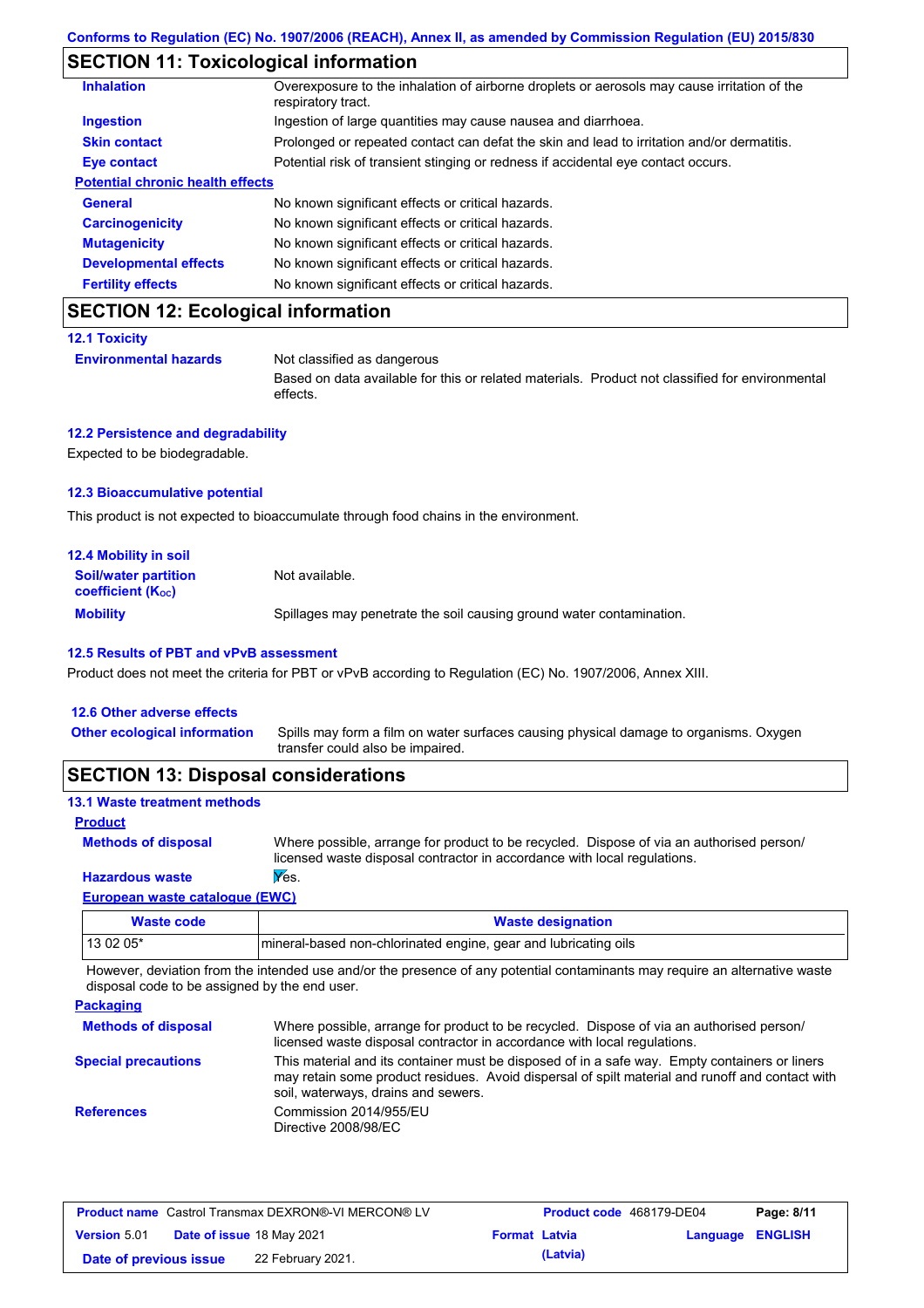#### - - - - - - - - - Not regulated. Not regulated. Not regulated. - - - **SECTION 14: Transport information ADR/RID IMDG IATA 14.1 UN number 14.2 UN proper shipping name 14.3 Transport hazard class(es) 14.4 Packing group ADN Additional information 14.5 Environmental hazards** No. 1988 | No. 1989 | No. 1989 | No. 1989 | No. 1989 | No. 1989 | No. 1989 | No. 1989 | No. 1989 | No. 1989 | Not regulated. - -<br>No. - -

**14.6 Special precautions for user** Not available.

**14.7 Transport in bulk according to IMO instruments**

Not available.

## **SECTION 15: Regulatory information**

**Other regulations REACH Status** The company, as identified in Section 1, sells this product in the EU in compliance with the current requirements of REACH. **15.1 Safety, health and environmental regulations/legislation specific for the substance or mixture EU Regulation (EC) No. 1907/2006 (REACH) Annex XIV - List of substances subject to authorisation Substances of very high concern** None of the components are listed. At least one component is not listed. At least one component is not listed in DSL but all such components are listed in NDSL. All components are listed or exempted. At least one component is not listed. All components are active or exempted. At least one component is not listed. All components are listed or exempted. **United States inventory (TSCA 8b) Australia inventory (AICS) Canada inventory China inventory (IECSC) Japan inventory (ENCS) Korea inventory (KECI) Philippines inventory (PICCS) Taiwan Chemical Substances Inventory (TCSI)** All components are listed or exempted. **Ozone depleting substances (1005/2009/EU)** Not listed. **Prior Informed Consent (PIC) (649/2012/EU)** None of the components are listed. **Annex XIV EU Regulation (EC) No. 1907/2006 (REACH) Annex XVII - Restrictions on the manufacture, placing on the market and use of certain dangerous substances, mixtures and articles** Not applicable. **Product name** Castrol Transmax DEXRON®-VI MERCON® LV **Product code** 468179-DE04 **Page: 9/11** |

**Version** 5.01 **Date of issue** 18 May 2021 **Format Latvia Language ENGLISH Date of previous issue (Latvia)** 22 February 2021.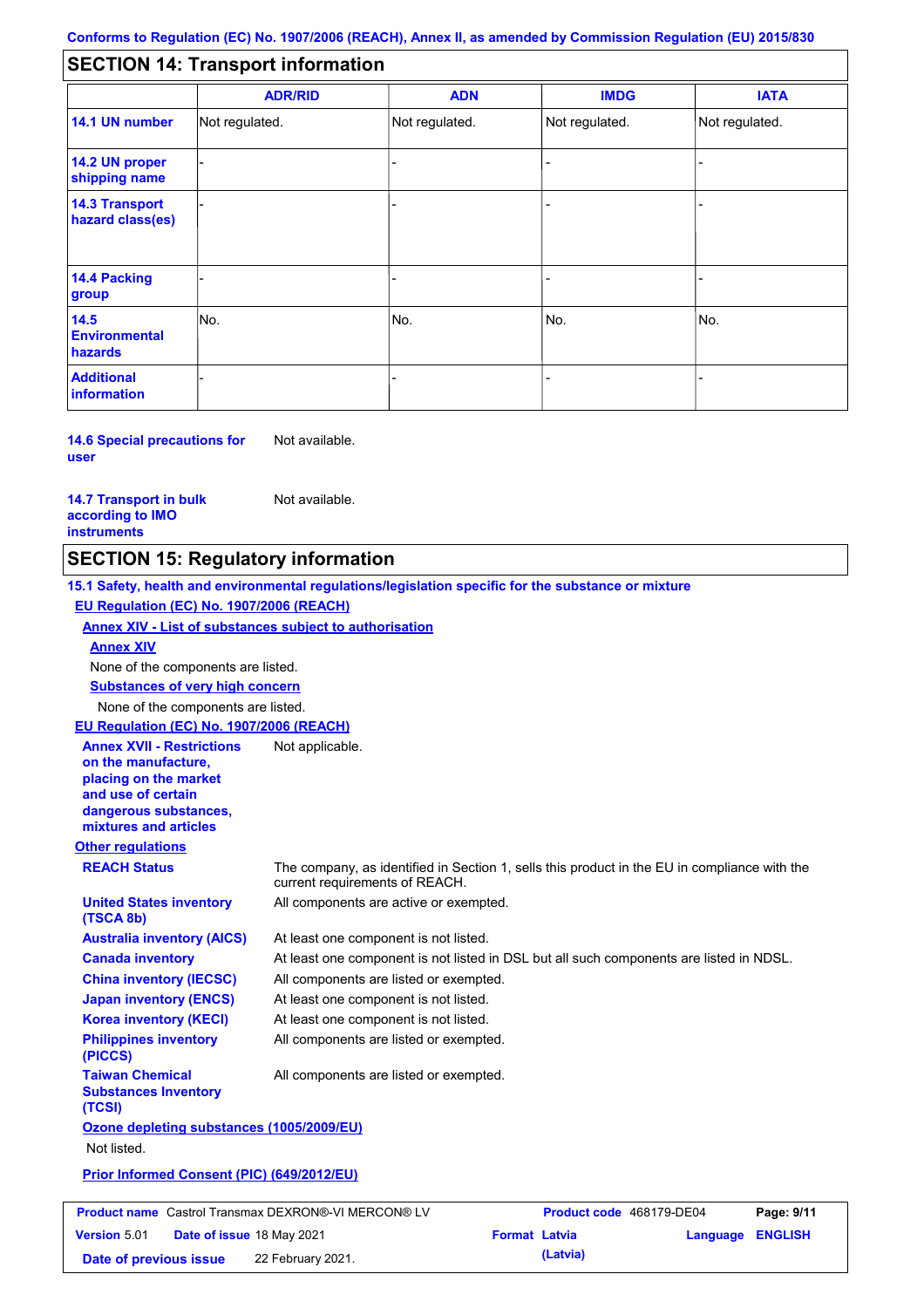# **SECTION 15: Regulatory information**

Not listed.

**EU - Water framework directive - Priority substances**

None of the components are listed.

**Seveso Directive**

This product is not controlled under the Seveso Directive.

| <b>15.2 Chemical safety</b> | A Chemical Safety Assessment has been carried out for one or more of the substances within  |
|-----------------------------|---------------------------------------------------------------------------------------------|
| assessment                  | this mixture. A Chemical Safety Assessment has not been carried out for the mixture itself. |

## **SECTION 16: Other information**

| <b>Abbreviations and acronyms</b> | ADN = European Provisions concerning the International Carriage of Dangerous Goods by               |
|-----------------------------------|-----------------------------------------------------------------------------------------------------|
|                                   | Inland Waterway                                                                                     |
|                                   | ADR = The European Agreement concerning the International Carriage of Dangerous Goods by<br>Road    |
|                                   | $ATE = Acute Toxicity Estimate$                                                                     |
|                                   | BCF = Bioconcentration Factor                                                                       |
|                                   | CAS = Chemical Abstracts Service                                                                    |
|                                   | CLP = Classification, Labelling and Packaging Regulation [Regulation (EC) No. 1272/2008]            |
|                                   | CSA = Chemical Safety Assessment                                                                    |
|                                   | CSR = Chemical Safety Report                                                                        |
|                                   | DMEL = Derived Minimal Effect Level                                                                 |
|                                   | DNEL = Derived No Effect Level                                                                      |
|                                   | EINECS = European Inventory of Existing Commercial chemical Substances                              |
|                                   | ES = Exposure Scenario                                                                              |
|                                   | EUH statement = CLP-specific Hazard statement                                                       |
|                                   | EWC = European Waste Catalogue                                                                      |
|                                   | GHS = Globally Harmonized System of Classification and Labelling of Chemicals                       |
|                                   | IATA = International Air Transport Association                                                      |
|                                   | IBC = Intermediate Bulk Container                                                                   |
|                                   | IMDG = International Maritime Dangerous Goods                                                       |
|                                   | LogPow = logarithm of the octanol/water partition coefficient                                       |
|                                   | MARPOL = International Convention for the Prevention of Pollution From Ships, 1973 as               |
|                                   | modified by the Protocol of 1978. ("Marpol" = marine pollution)                                     |
|                                   | OECD = Organisation for Economic Co-operation and Development                                       |
|                                   | PBT = Persistent, Bioaccumulative and Toxic                                                         |
|                                   | <b>PNEC = Predicted No Effect Concentration</b>                                                     |
|                                   | REACH = Registration, Evaluation, Authorisation and Restriction of Chemicals Regulation             |
|                                   | [Regulation (EC) No. 1907/2006]                                                                     |
|                                   | RID = The Regulations concerning the International Carriage of Dangerous Goods by Rail              |
|                                   | RRN = REACH Registration Number                                                                     |
|                                   | SADT = Self-Accelerating Decomposition Temperature                                                  |
|                                   | SVHC = Substances of Very High Concern                                                              |
|                                   | STOT-RE = Specific Target Organ Toxicity - Repeated Exposure                                        |
|                                   | STOT-SE = Specific Target Organ Toxicity - Single Exposure                                          |
|                                   | TWA = Time weighted average<br>$UN = United Nations$                                                |
|                                   | UVCB = Complex hydrocarbon substance                                                                |
|                                   | VOC = Volatile Organic Compound                                                                     |
|                                   | vPvB = Very Persistent and Very Bioaccumulative                                                     |
|                                   | Varies = may contain one or more of the following 64741-88-4 / RRN 01-2119488706-23,                |
|                                   | 64741-89-5 / RRN 01-2119487067-30, 64741-95-3 / RRN 01-2119487081-40, 64741-96-4/ RRN               |
|                                   | 01-2119483621-38, 64742-01-4 / RRN 01-2119488707-21, 64742-44-5 / RRN                               |
|                                   | 01-2119985177-24, 64742-45-6, 64742-52-5 / RRN 01-2119467170-45, 64742-53-6 / RRN                   |
|                                   | 01-2119480375-34, 64742-54-7 / RRN 01-2119484627-25, 64742-55-8 / RRN                               |
|                                   | 01-2119487077-29, 64742-56-9 / RRN 01-2119480132-48, 64742-57-0 / RRN                               |
|                                   | 01-2119489287-22, 64742-58-1, 64742-62-7 / RRN 01-2119480472-38, 64742-63-8,                        |
|                                   | 64742-65-0 / RRN 01-2119471299-27, 64742-70-7 / RRN 01-2119487080-42, 72623-85-9 /                  |
|                                   | RRN 01-2119555262-43, 72623-86-0 / RRN 01-2119474878-16, 72623-87-1 / RRN                           |
|                                   | 01-2119474889-13                                                                                    |
|                                   | Description used to device the classification essentian to Depulation (EO) No. 4979/9000 [O] DIOU01 |

**Procedure used to derive the classification according to Regulation (EC) No. 1272/2008 [CLP/GHS]**

| <b>Classification</b>                                                                                   |                                                            | <b>Justification</b>                                                                                                                       |                |  |  |
|---------------------------------------------------------------------------------------------------------|------------------------------------------------------------|--------------------------------------------------------------------------------------------------------------------------------------------|----------------|--|--|
| Not classified.                                                                                         |                                                            |                                                                                                                                            |                |  |  |
| <b>Full text of abbreviated H</b><br>H <sub>304</sub><br>H <sub>3</sub> 19<br><b>statements</b><br>H413 |                                                            | May be fatal if swallowed and enters airways.<br>Causes serious eye irritation.<br>May cause long lasting harmful effects to aquatic life. |                |  |  |
|                                                                                                         | <b>Product name</b> Castrol Transmax DEXRON®-VI MERCON® LV | Product code 468179-DE04                                                                                                                   | Page: 10/11    |  |  |
| <b>Version 5.01</b>                                                                                     | Date of issue 18 May 2021                                  | <b>Format Latvia</b><br>Language                                                                                                           | <b>ENGLISH</b> |  |  |
| Date of previous issue                                                                                  | 22 February 2021.                                          | (Latvia)                                                                                                                                   |                |  |  |